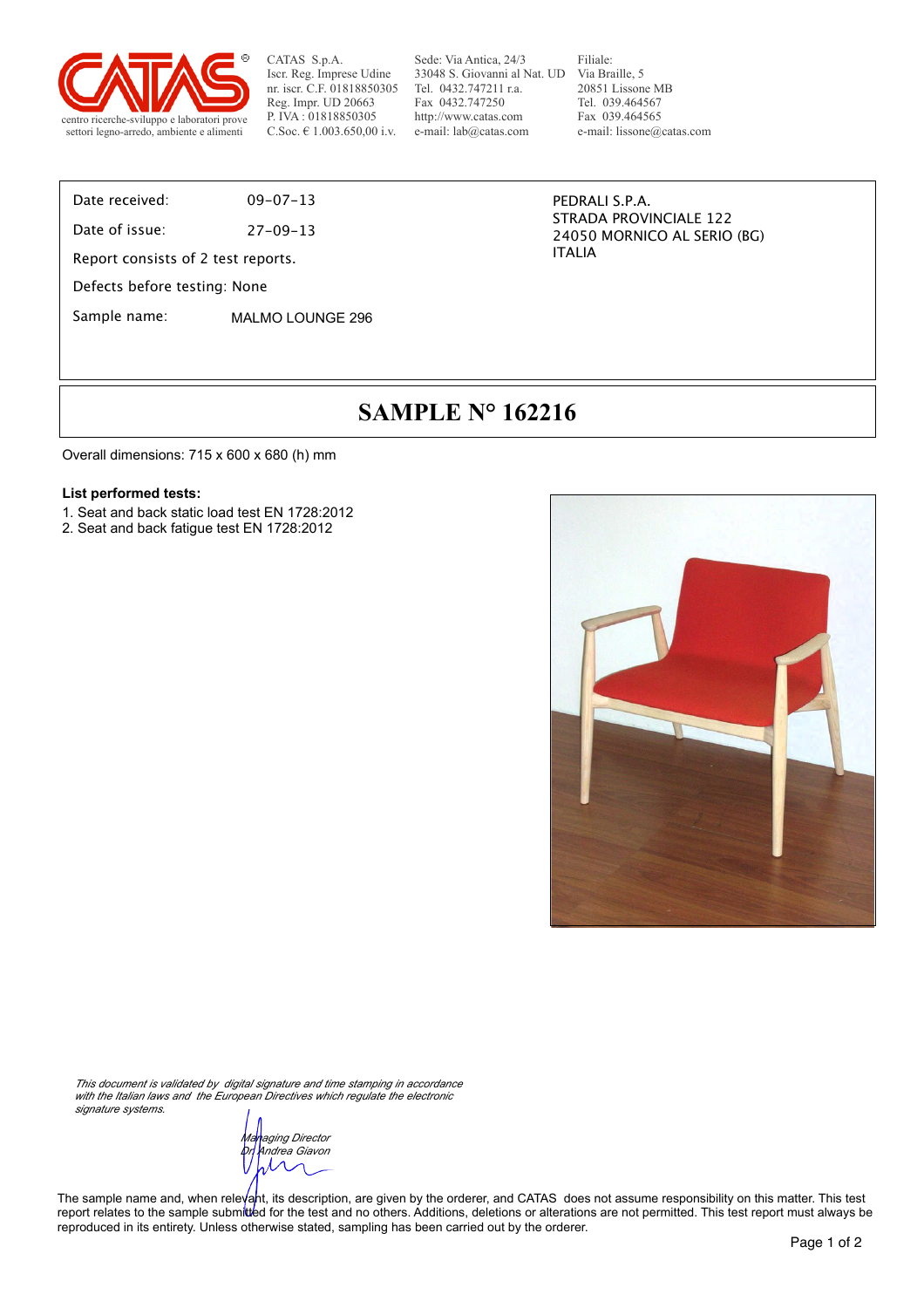

Sede: Via Antica, 24/3 33048 S. Giovanni al Nat. UD Via Braille, 5 Tel. 0432.747211 r.a. Fax 0432.747250 http://www.catas.com e-mail: lab@catas.com

Filiale: 20851 Lissone MB Tel. 039.464567 Fax 039.464565 e-mail: lissone@catas.com

### **SAMPLE N° 162216**

Date of issue: 27-09-13 Sample weight: Not determined

Sample name: MALMO LOUNGE 296







The sample name and, when relevant, its description, are given by the orderer, and CATAS does not assume responsibility on this matter. This test report relates to the sample submitted for the test and no others. Additions, deletions or alterations are not permitted. This test report must always be reproduced in its entirety. Unless otherwise stated, sampling has been carried out by the orderer.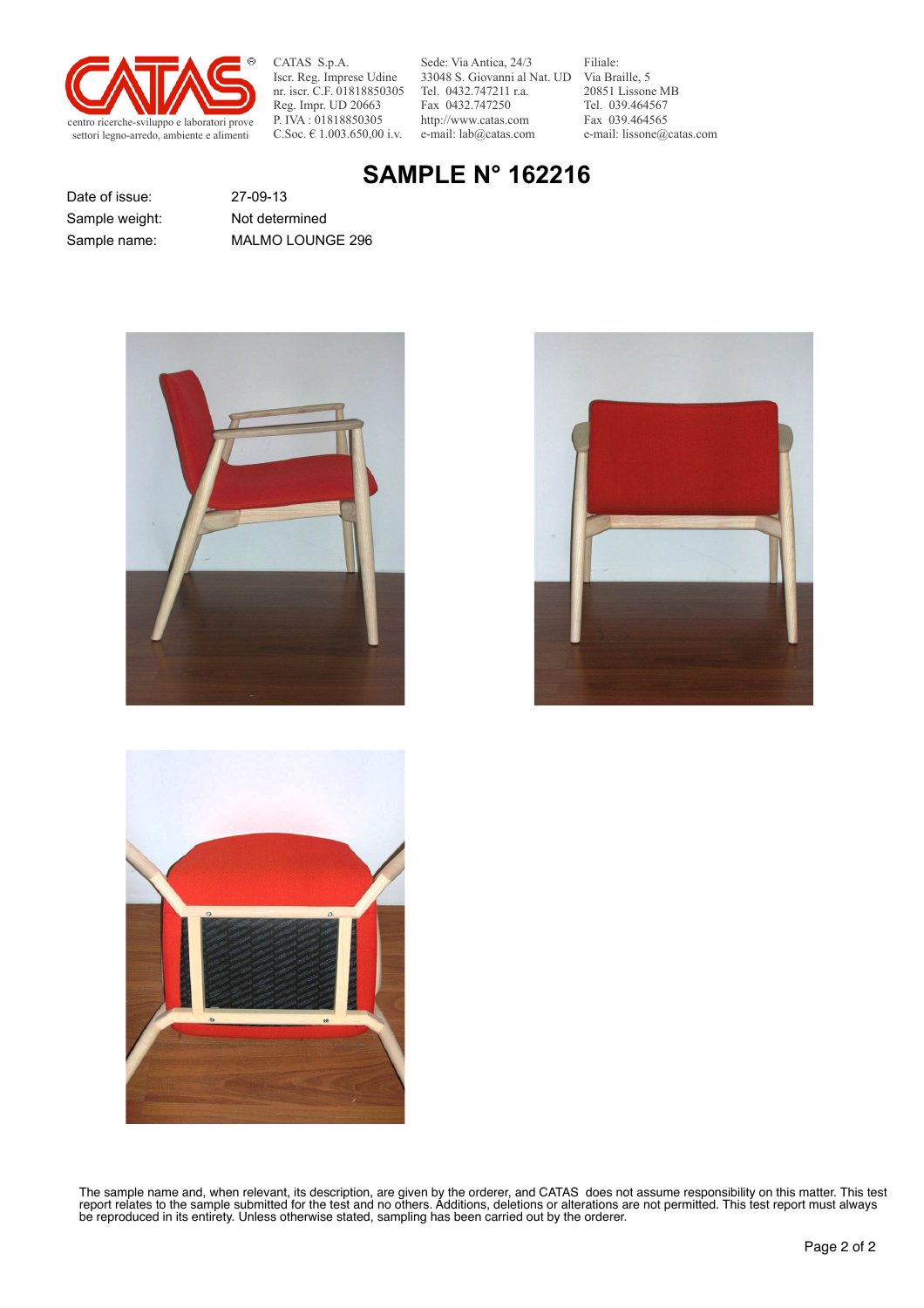

Sede: Via Antica, 24/3 33048 S. Giovanni al Nat. UD Via Braille, 5 Tel. 0432.747211 r.a. Fax 0432.747250 http://www.catas.com e-mail: lab@catas.com

Filiale: 20851 Lissone MB Tel. 039.464567 Fax 039.464565 e-mail: lissone@catas.com



# TEST REPORT

162216 / 1 Date received: 09-07-13 Date of test: 11-07-13 Date of issue: 27-09-13

Sample name: MALMO LOUNGE 296



PEDRALI S.P.A. STRADA PROVINCIALE 122 24050 MORNICO AL SERIO (BG) ITALIA

### **Seat and back static load test EN 1728:2012**

Seat and back static load test, clause 6.4

Test results:

| Seat load | Back force | Number    | Remarks    |
|-----------|------------|-----------|------------|
| N         | Ν          | of cycles |            |
| 2.000     | 700        | 10        | No defects |

Seat front edge static load, clause 6.5

| Seat load<br>N | Number<br>of cycles | Remarks    |
|----------------|---------------------|------------|
| 1.600          | 10                  | No defects |

Note:

The test has been carried out according to table 1 of EN 16139:2013, level L2 - extreme.

*This document is validated by digital signature and time stamping in accordance*  with the Italian laws and the European Directives which regulate the electronic *signature systems.*

*Managing Director Dr. Andrea Giavon*

pag. 1/1 The sample name and, when relevant, its description, are given by the orderer, and CATAS does not assume responsibility on this matter. This test report relates to the sample submitted for the test and no others. Additions, deletions or alterations are not permitted. This test report must always be reproduced in its entirety. Unless otherwise stated, sampling has been carried out by the orderer.